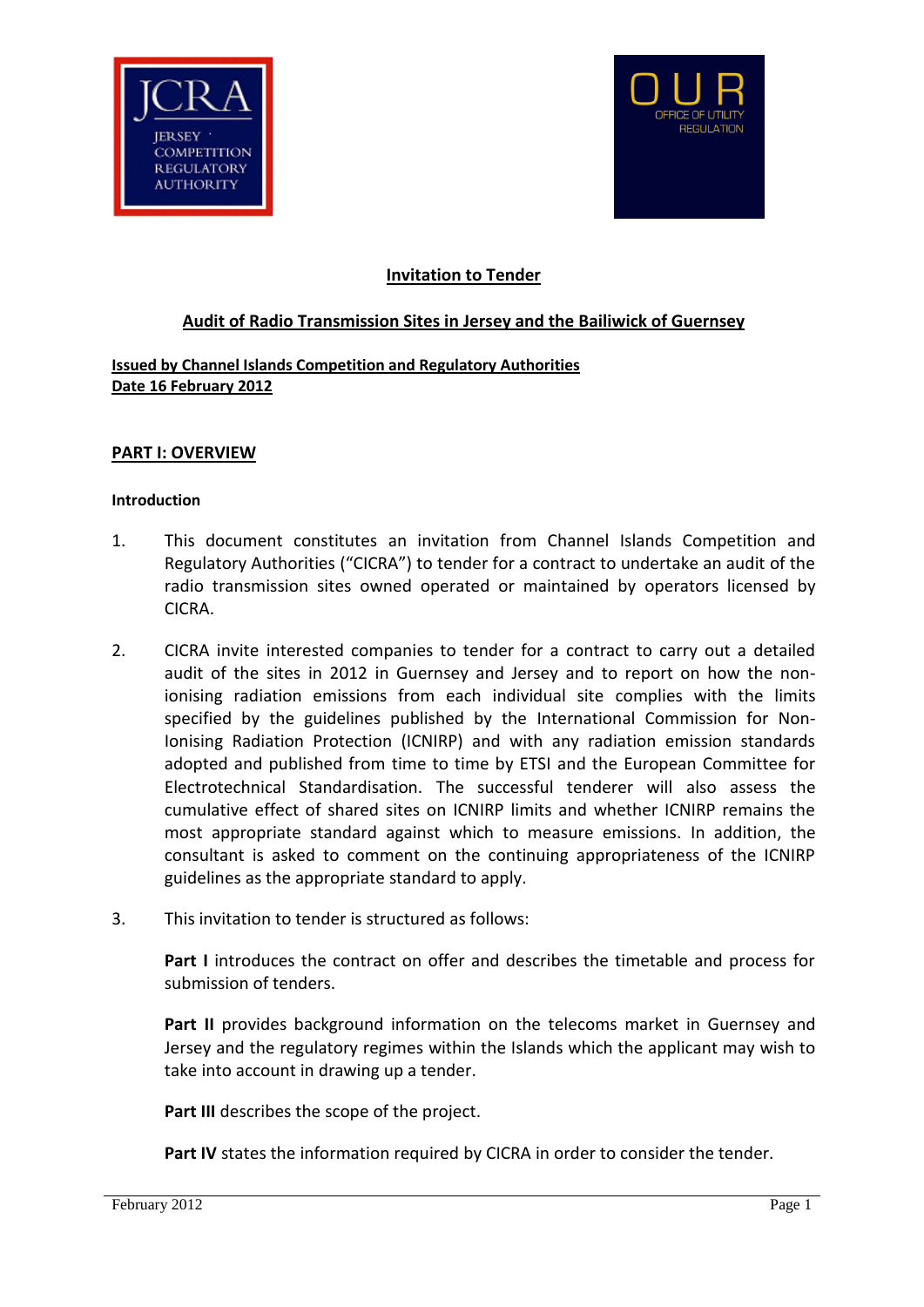- 4. The closing date for responses is  $7<sup>th</sup>$  March 2012 and all tenders submitted should be valid for a minimum of 30 days from this date.
- 5. Proposals must be addressed to Lisa White, CICRA, Suites B1 & B2, Hirzel Court, St Peter Port, Guernsey, GY1 2NH and be delivered to this address before 16:00 hours on the closing date.
- 6. Applicants must submit two copies of their proposal which should be clearly marked "EMF Audit 2012".
- 7. Short listed applicants may be invited for a discussion of their proposals. CICRA expect to be able to announce the results of this tender process within four weeks of the closing date.
- 8. Following the selection of the successful applicant, CICRA will expect to agree a formal binding contract with that applicant within one week of the decision being announced. CICRA reserve the right to include material included in this Invitation to Tender and the material included in the response from the successful tenderer into the terms and conditions of the contract.
- 9. CICRA will accept no liability for any expenditure incurred by the applicant in preparing a tender, whether or not submitted, and whether or not successful.

# **PART II: BACKGROUND INFORMATION FOR THE TENDER**

# **Regulatory Regime**

10. Article 5 of the Telecommunications (Bailiwick of Guernsey) Law 2001 and Article 16 of the Telecommunications (Jersey) Law 2002 provide for CICRA to include such conditions in a licence as are appropriate. CICRA have included the following condition in licenses issued to certain operators:

> *"The Licensee shall ensure that non-ionising radiation emissions from its Licensed Telecommunications Network are within the limits specified by the guidelines published by the International Commission for Non-Ionising Radiation Protection (ICNIRP) and that it complies with any radiation emission standards adopted and published from time to time by the British Standards Institute, ETSI, the European Committee for Electrotechnical Standardisation and any other standards specified by the JCRA or Guernsey's Director General."*

11. The licence also includes a condition that provides for the regulator to undertake any examination, investigation or audit of any aspect of the Licensee's business relating to the Licensed Telecommunications Network or the Licensed Telecommunications Services or its compliance with the Conditions and the Laws, and the Licensee shall provide any assistance requested by the JCRA or Guernsey's Director General in relation to any such examination, investigation or audit. The JCRA or Guernsey's Director General may issue directions with regard to the manner in which such examination, investigation or audit is carried out, including the creation of financial and/or technical specifications or documentation.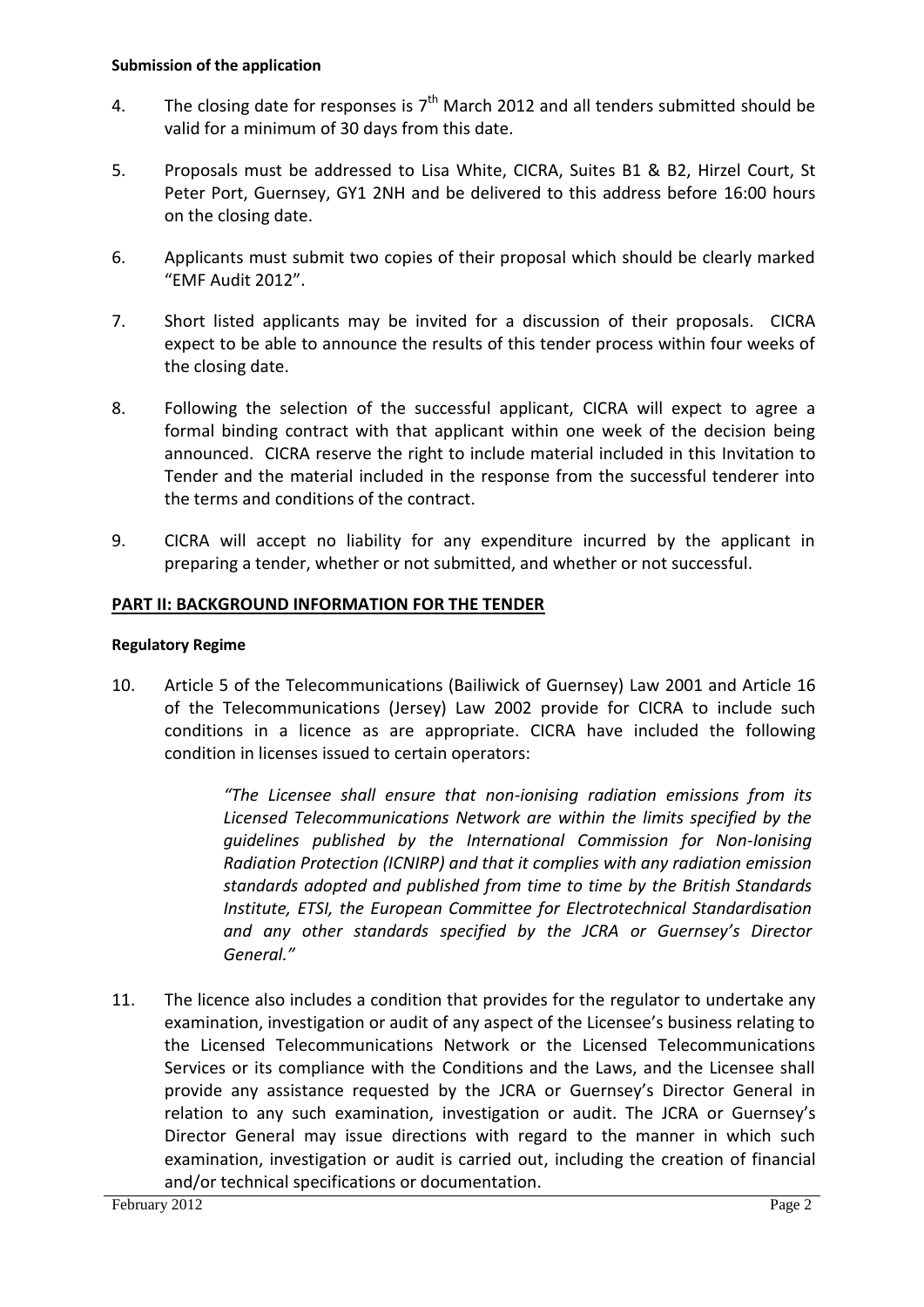- 12. The last full audit in Guernsey was carried out in 2008 and the results of this audit are set out in OUR 08/13 "Audit of Emissions from Radio Masts" – Information Notice. In Jersey, audits were undertaken during 2008 and 2009 of a significant number of sites and results are published on the CICRA website [\(www.cicra.gg](http://www.cicra.gg/) or [www.cicra.je\)](http://www.cicra.je/) which also contains a summary map representing site locations within Guernsey and Jersey. Separately, Ofcom undertook a further, more limited, audit of sites in 2005 and the results of this audit are published on the Ofcom website. Given developments in the telecoms market since these audits, CICRA believe it is now appropriate to undertake a further audit of the radio transmission sites used by the operators for the provision of services in the Jersey and the Bailiwick of Guernsey.
- 13. CICRA are currently collecting information from the operators with regard to the number of sites used by them and the range of services provided from each site. It is expected that the services provided will be a combination of GSM/DCS1800/3G/Fixed Wireless services and there will be site locations on all the Channel Islands (Jersey, Guernsey, Alderney Sark and Herm), with the majority on Jersey and Guernsey. A recent mobile site register has been published by the OUR (Document OUR 10/06) and can be found on the CICRA website. It should however be noted that additional sites may have been approved since this was published.

# **PART III: SCOPE AND OBJECTIVES OF THE PROJECT**

## **Objectives**

- 14. The successful tenderer will be required to undertake a full audit of all sites utilised by operators licensed by CICRA for 2012. In 2013 and 2014 a random audit of 15 sites in both Guernsey and Jersey will be required to be undertaken. In addition the successful tenderer will be required to audit the internal processes and procedures put in place by each licensee in order to ensure compliance, so as to determine the adequacy of these processes and procedures, identify any shortcomings and make recommendations as to any adjustments that might be appropriate (including compliance with any relevant recommendations from any previous audit).
- 15. The tenderer will be required to assess the cumulative effects of shared sites on ICNIRP limits and examine whether ICNIRP remains the most appropriate standard against which to assess emissions.
- 16. The tenderer will be required to submit a report to CICRA on each operator's compliance with the licence requirements. Operators will be provided with a copy of the report that relates to its own compliance. An individual report for each site will also be required. Interested parties may wish to contact CICRA for a copy of a site report which will indicate the type of information required from such reports.
- 17. CICRA will publish such information arising from the audit as is considered appropriate and may present compliance information on its website or in other forums. This may include a summary of the reports and CICRA reserves the right to use any of the material from the findings of the audit and the reports provided by the consultant, as are considered appropriate.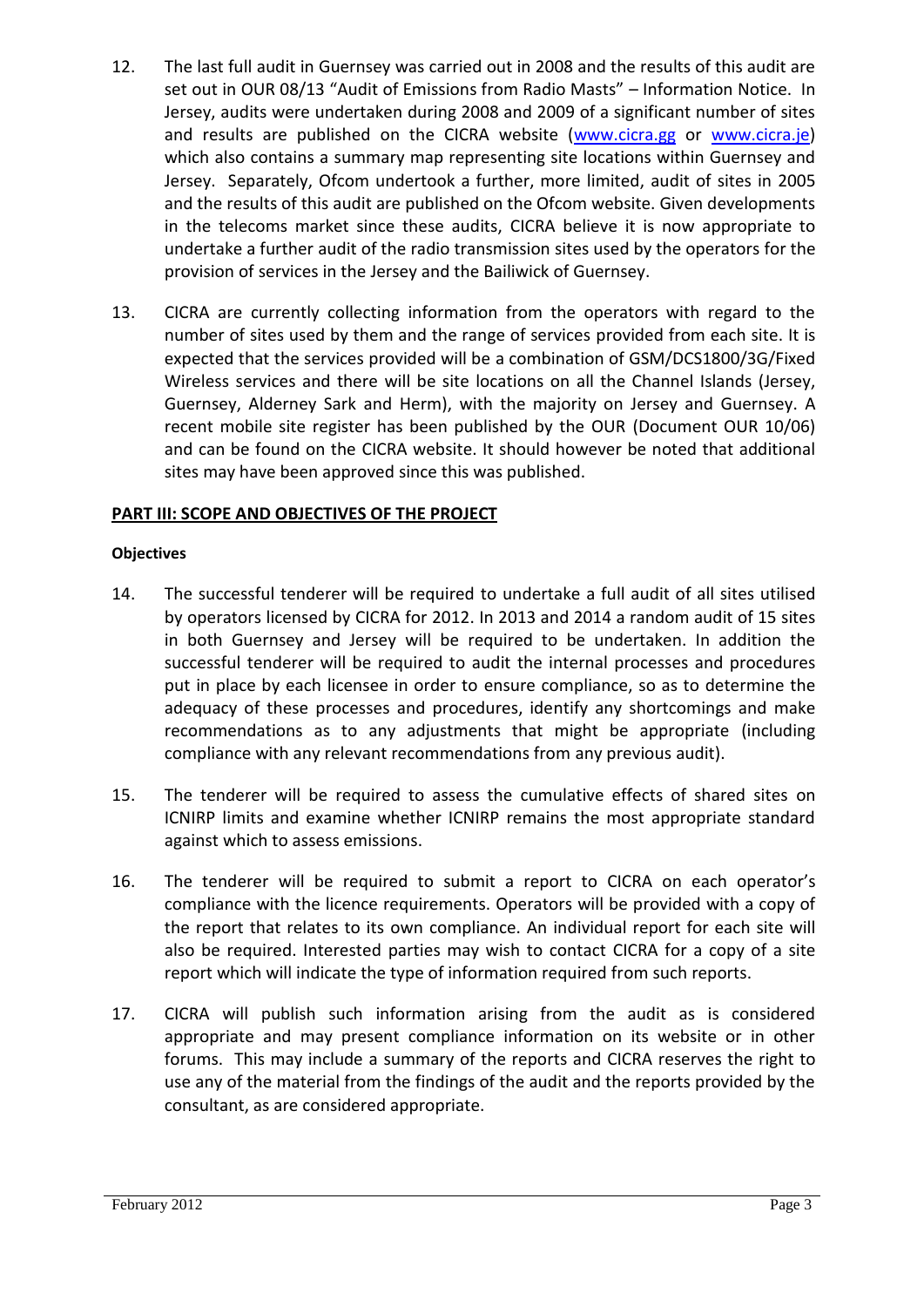#### **Scope of the Project**

- 18. In realising the project objectives, the successful tenderer will need to:
	- a. Assess whether it remains appropriate for CICRA to use the ICNIRP guidelines as the standard against which to assess compliance and assess how the ICNIRP guidelines compare to any other appropriate international standard;
	- b. Review the processes and procedures that each operator to be audited has in place to ensure its compliance with its licence conditions;
	- c. Provide an overview of appropriate processes and procedures against which the operators should be benchmarked, based on international best practice and the tenderer's own expert knowledge;
	- d. Provide a report on each operator's processes and procedures, with an opinion on whether these are adequate or not, and if there are deficiencies, identify these and make recommendations as to improvements;
	- e. Carry out detailed measurements at each site at which the operator utilises radio equipment for the provision of its services. This will include measurement of individual operators equipment emissions and an assessment of the cumulative emissions from each site;
	- f. Present the appropriate international standards against which these measurements should be compared;
	- g. Prepare a report of compliance against the standards addressing each individual operator's compliance at each site; and
	- h. Prepare a summary report for CICRA based on the overall level of compliance as well as the individual reports on each operator's level of compliance that are set out above.
	- i. Carry out annual spot-checks of 15 sites in 2013 and 2014 to assess whether these meet the standards outlined above.

It should be borne in mind that certain sites in the Jersey and the Bailiwick of Guernsey are shared by licensed operators and by the emergency services' TETRA network. The TETRA network is not licensed by CICRA and is therefore not included within the remit of this project.

# **Timetable**

19. CICRA wish to commence work on this project in late April 2012 with a view to publishing the findings in July 2012. The audits in 2013 and 2014 will be undertaken in May of each year with reports being submitted in July of the relevant year.

### **Deliverables**

20. The successful tenderer is required to produce the following reports (these may be prepared in a modular way that prevents repetition and tenderers are invited to propose an appropriate structure):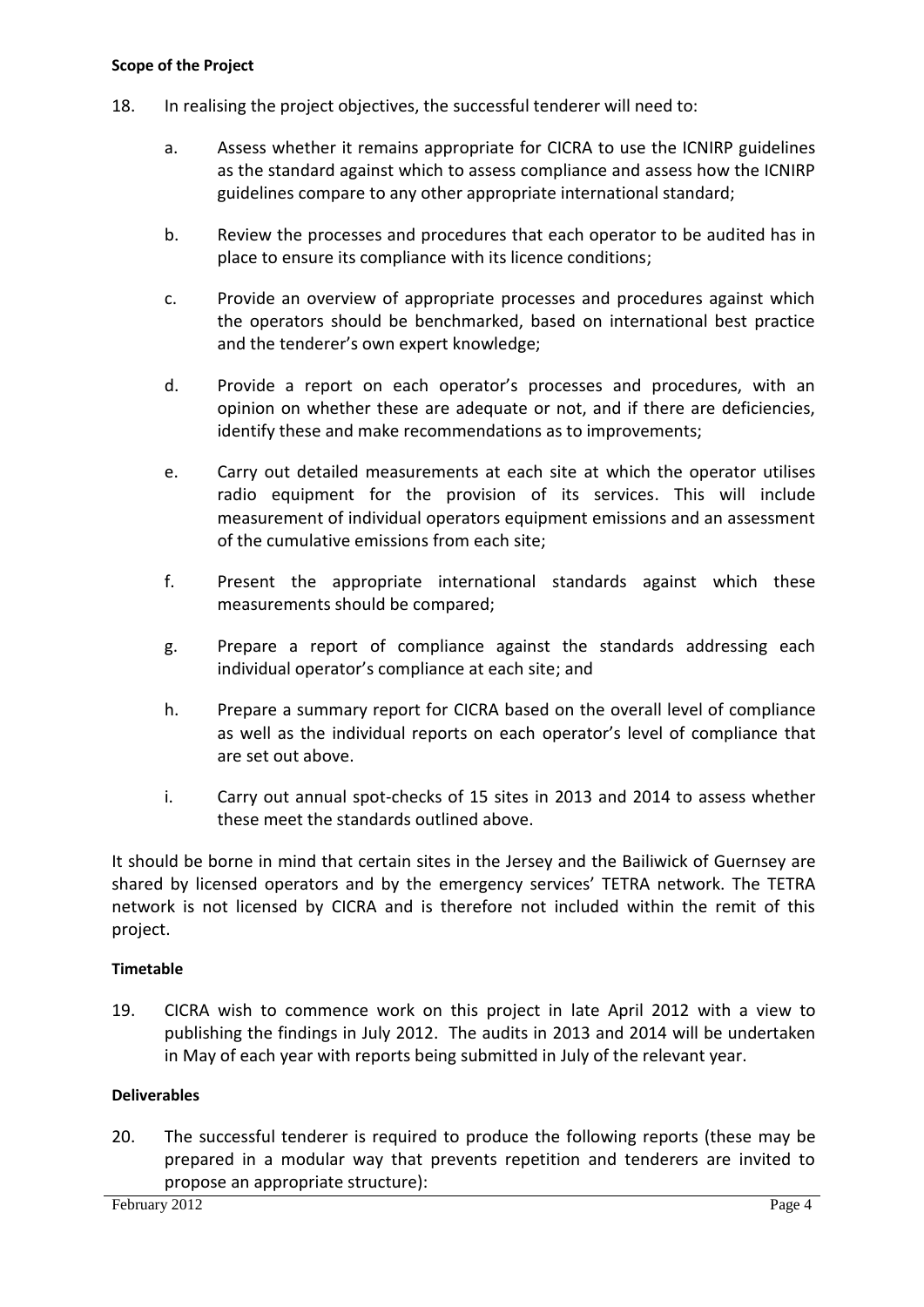- a. An overarching summary report for CICRA on compliance by each operator with the relevant international standards and on the adequacy or otherwise of internal processes and procedures of each operator;
- b. Individual reports (or modules) for each licensed operator setting out the findings in relation to that operator in a format that is appropriate to be provided to the operator;
- c. Individual site reports.
- 21. A draft of the report(s) referred to above will be submitted to CICRA three weeks after the conclusion of the audit. CICRA will provide comments on the document(s) within two weeks of receipt of the draft report(s) and the consultant will be able to finalise the report(s) subject to CICRA approval. Prior to the submission of the final report(s), the consultants may be required to meet with CICRA to discuss any points of clarification necessary.
- 22. The consultant will be required to provide two hard copies and an electronic version of the draft and final reports (including each site report).
- 23. The work will be conducted in English and all deliverables will be submitted in English.

## **Qualifications**

- 24. The consultants should have:
	- a. Substantial experience in undertaking similar work in the radio frequency sector;
	- b. A proven track record in undertaking audits of this nature; and
	- c. Team members who have specific relevant experience of this type of project.

### **Confidentiality**

25. The successful applicant must agree to a confidentiality agreement covering the firm and the individuals assigned to the project.

# **PART IV: INFORMATION REQUIRED FROM THE TENDER**

- 26. The following information is required from the applicant for the tender:
	- a. Demonstration of a clear understanding of the work to be performed. This should include a brief discussion of the approach to be adopted.
	- b. A detailed description of methodology that the tenderer intends to adopt. This should include the envisaged project timetable containing any additional milestones for deliverables that the tenderer specified in response to paragraph 26 as appropriate.
	- c. Information regarding the expertise and experience of the specific people who will carry out the work including full CVs of the staff proposed for the project.